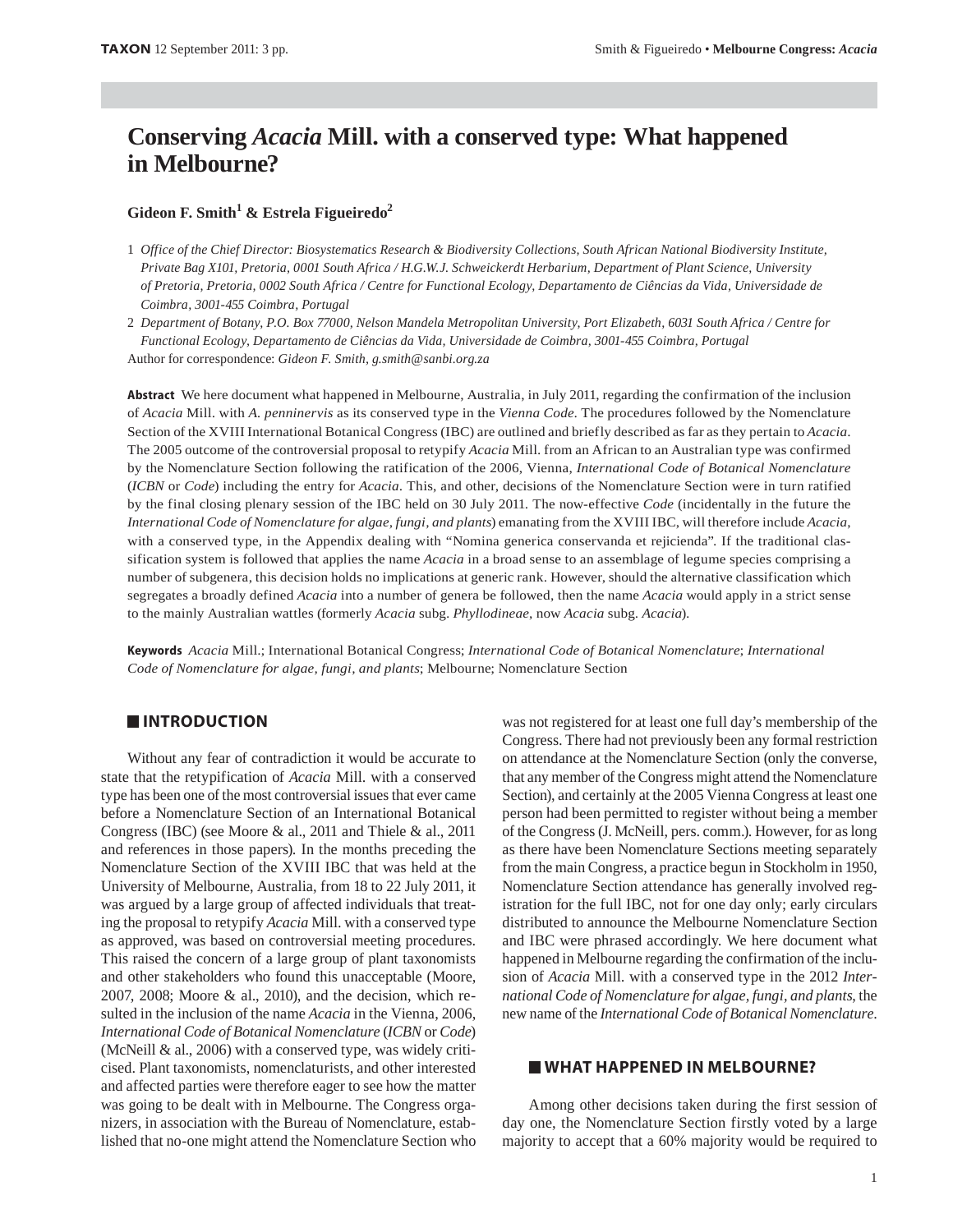reject a recommendation to conserve or reject names so proposed by the General Committee. The rationale for this 60% "supermajority" requirement to *reject* a recommendation from the General Committee was the special status that the *Code* gives to General Committee recommendations (Art. 14.14) so that their rejection might be looked at as analogous to reversing a previous decision for which it is not uncommon to require such a supermajority. However, it should be noted that the implications of this is that the Section can approve a matter with only 40% in favour, and therefore effectively be dictated to by a minority (Smith & al., 2006).

In order that it may carry out its business of considering amendments to the *Code*, each Nomenclature Section has to approve the *Code* prepared by the Editorial Committee appointed by the previous Congress as the basis for its deliberations. In this regard the Section was asked to ratify the *Vienna Code* as reflecting the decisions of the 2005 Vienna Congress, and as the basis for the discussions that would take place for the duration of the Nomenclature Section. [J. McNeill: "This Section must ratify it [the *Vienna Code*] as reflecting the decisions of the 2005 Vienna Congress. I move that we ratify the *Vienna Code.*"] Emphasis was placed on the normally routine issue of accepting the *Vienna Code*, because many nomenclaturists were of the opinion that *Acacia* should not have been included in the *Code*, given the controversy that shrouded the vote on its inclusion in 2006 in the Appendix dealing with "Nomina generica conservanda et rejicienda".

Following relatively brief discussion (15 minutes), a vote was called for from the floor, which was agreed to by the Section through a show of hands. A card vote then took place on the matter. The Nomenclature Section accepted the *Vienna Code* as printed with a 68.4% majority (31.6% against). A total of 545 individual and institutional votes were cast, with 247 institutional and 126 individuals (total 373 votes) supporting the acceptance of the printed *Vienna Code*, as opposed to 136 institutional and 36 individual votes (172 in total) against it. This acceptance was a critical step for those opposed to the retypification of *Acacia* as it would have been preferable to use the *Vienna Code*, excluding this retypification, as the basis of the Melbourne discussions. It bears noting that an analysis of the geographical breakdown of the voting membership of the Section, even if it is assumed that all Australian individuals and institutions voted in favour of accepting the *Vienna Code*, and discounting these votes, the *Vienna Code* would still have been accepted by a substantial majority (J. McNeill, pers. comm.). The voting pattern therefore shows that even if some individuals from Australia did take advantage of a one-day Congress membership to attend and vote at the Nomenclature Section, in order to vote on *Acacia*, this did not affect the outcome of this card vote.

Following this vote that supported the use of the *Vienna Code* as printed with more than a 2/3-majority, about 40 minutes were allowed for deliberations on how to deal with the formally published proposals (Brummitt, 2010; Turland, 2011) on *Acacia* that could be placed before the Section later in the week.

On Thursday 21 July 2011, at 13:30 and until 14:30, the *Acacia* debate was continued. Article 51 Proposal A (Brummitt,

published proposals (83% 'No' vote). However, five seconders—not four, as the proposer was not present in Melbourne supported its discussion. Adoption of the Brummitt proposal would allow species in the genera *Vachellia* Wight & Arn. and *Racosperma* Mart. to be called *Acacia*, but using the convention *Acacia* (*Vachellia*) or *Acacia* (*Racosperma*), with the second genus name given in parenthesis. A number of difficulties that would result if the proposal were to be accepted were pointed out from the floor. Essentially, up to three genera would have had to be called *Acacia* simultaneously, a very non-traditional approach for which no-one in the Nomenclature Section expressed support. The matter was put to a vote and was again overwhelmingly defeated through a show of hands. The Turland (2011) proposal on *Acacia* was then opened for debate after a four-person seconded proposal from the floor that it be discussed. Implementation of this proposal would mean that the name *Acacia* would be used only for the genus in a broad sense, i.e., for species from its entire distribution range. When more narrowly defined genera were recognized, the names *Protoacacia* Mill. (called *Acacia* up to 2005, and *Vachellia* since then) and *Austroacacia* Mill. (called *Racosperma* up to 2005, and *Acacia* since then) would be used, treated as having been simultaneously published with *Acacia* by Miller in 1754. New combinations in *Austroacacia* and *Protoacacia* (or a variant such as *Acanthacacia*, as was accepted as a friendly amendment) would not be required, as before 1 January 2011 such combinations would be treated as having been automatically established. In debate it was suggested from the floor that this approach is a very complicated alternative that would essentially result in no species being called *Acacia*. The proposal was defeated through a card vote (in favour: 169 votes = 29.91%; against: 396 votes  $= 70.09\%$ ; total number of votes cast: 565, i.e., 20 more than on day one when the acceptance of the *Vienna Code* as printed was decided).

2010) was heavily defeated in the preliminary mail vote on

#### **CONCLUSION**

The Section noted and accepted the outcome of the first card vote that took place on day one of the Nomenclature Section, i.e., to accept the *Vienna Code* as the basis for its deliberations, as well as the rejection of both alternative proposals on *Acacia* later that week. Very few representatives from the African and South American continents, and the Indian Peninsula—regions that are affected by the retypification—were present at the Melbourne Nomenclature Section, and they therefore had little chance of influencing the discussions and decisions that affected *Acacia* (see Smith & al., 2010, 2011, on who amends the *Code*). All indications are that the *Acacia* controversy, which has lasted for the past more than six years, will continue as a large part of the botanical community and other stakeholders remain unsatisfied with the present situation (Moore & al. 2011).

Plant nomenclature progresses every six years at Nomenclature Sections of International Botanical Congresses through published proposals and the acceptance or rejection